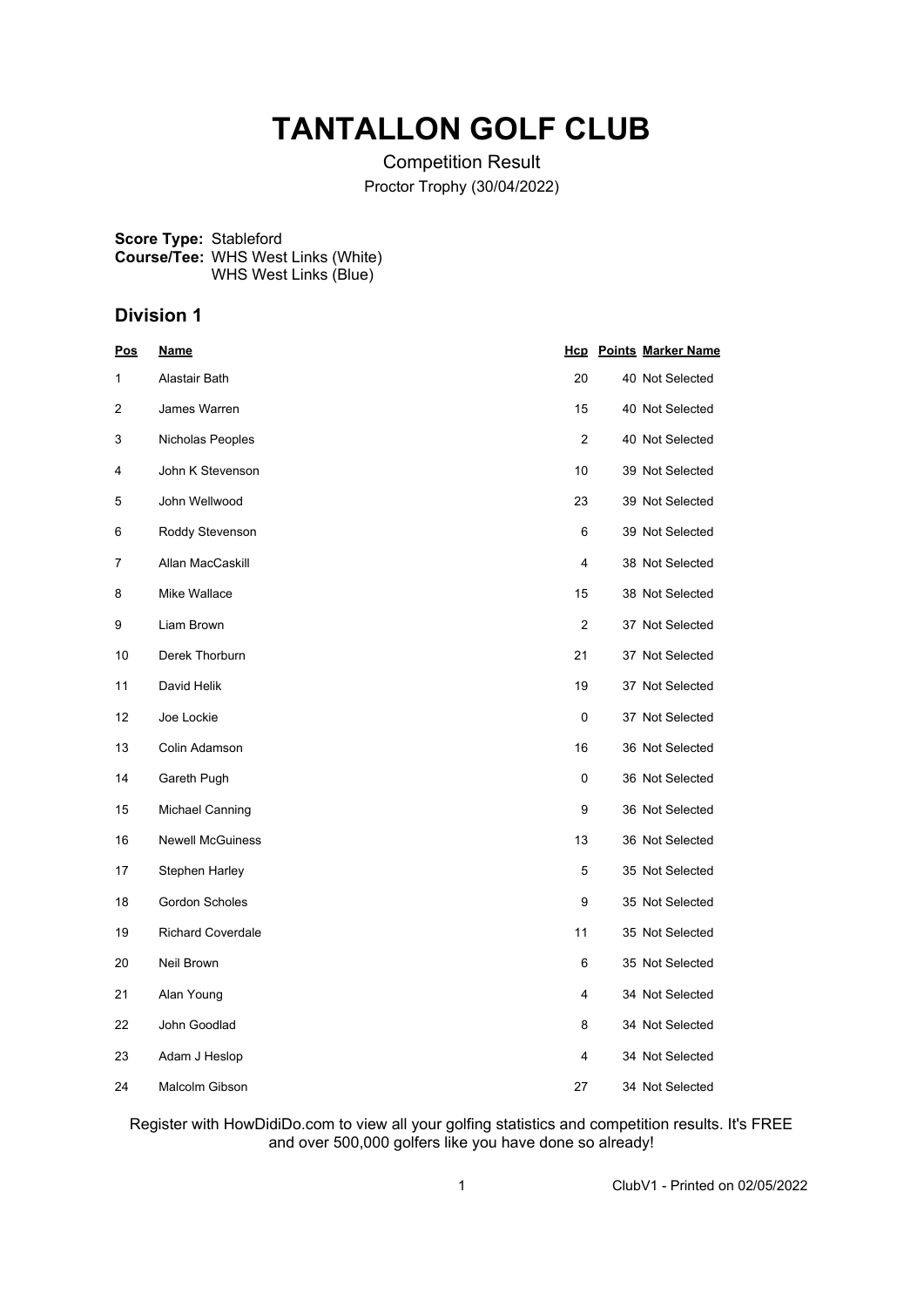| <b>Score Type: Stableford</b> |                                           |  |  |
|-------------------------------|-------------------------------------------|--|--|
|                               | <b>Course/Tee: WHS West Links (White)</b> |  |  |
|                               | WHS West Links (Blue)                     |  |  |

| <b>Pos</b> | <b>Name</b>            |      | <b>Hcp</b> Points Marker Name |
|------------|------------------------|------|-------------------------------|
| 25         | Duncan Forbes          | 3    | 34 Not Selected               |
| 26         | John Heggie            | 18   | 34 Not Selected               |
| 27         | Charles MacKinnon      | 11   | 34 Not Selected               |
| 28         | Fraser Henderson       | $-1$ | 33 Not Selected               |
| 29         | David Miller           | 22   | 33 Not Selected               |
| 30         | Gerry Friel            | 14   | 32 Not Selected               |
| 31         | Jonathan Shinton       | 3    | 32 Not Selected               |
| 32         | Russell Shepherd       | 8    | 32 Not Selected               |
| 33         | <b>Martin Slater</b>   | 16   | 31 Not Selected               |
| 34         | Philip S. Demarco      | 11   | 31 Not Selected               |
| 35         | lain Gardner           | 13   | 31 Not Selected               |
| 36         | <b>Ric Foulner</b>     | 7    | 31 Not Selected               |
| 37         | lan Johnston           | 7    | 31 Not Selected               |
| 38         | Steve McMahon          | 6    | 31 Not Selected               |
| 39         | Fraser Symon           | 0    | 31 Not Selected               |
| 40         | <b>Richard Stewart</b> | 16   | 30 Not Selected               |
| 41         | Alan G Stewart         | 18   | 30 Not Selected               |
| 42         | David Rynn             | 9    | 30 Not Selected               |
| 43         | Robert Rae             | 14   | 30 Not Selected               |
| 44         | <b>Bill Lambert</b>    | 17   | 30 Not Selected               |
| 45         | Gordon Blair           | 12   | 30 Not Selected               |
| 46         | <b>Tom Todd</b>        | 16   | 29 Not Selected               |
| 47         | Alan Herd              | 4    | 29 Not Selected               |
| 48         | Jamie Govan            | 12   | 29 Not Selected               |
| 49         | Douglas Harper         | 19   | 29 Not Selected               |
| 50         | Jim Dees               | 14   | 29 Not Selected               |
| 51         | David Lancaster        | 15   | 29 Not Selected               |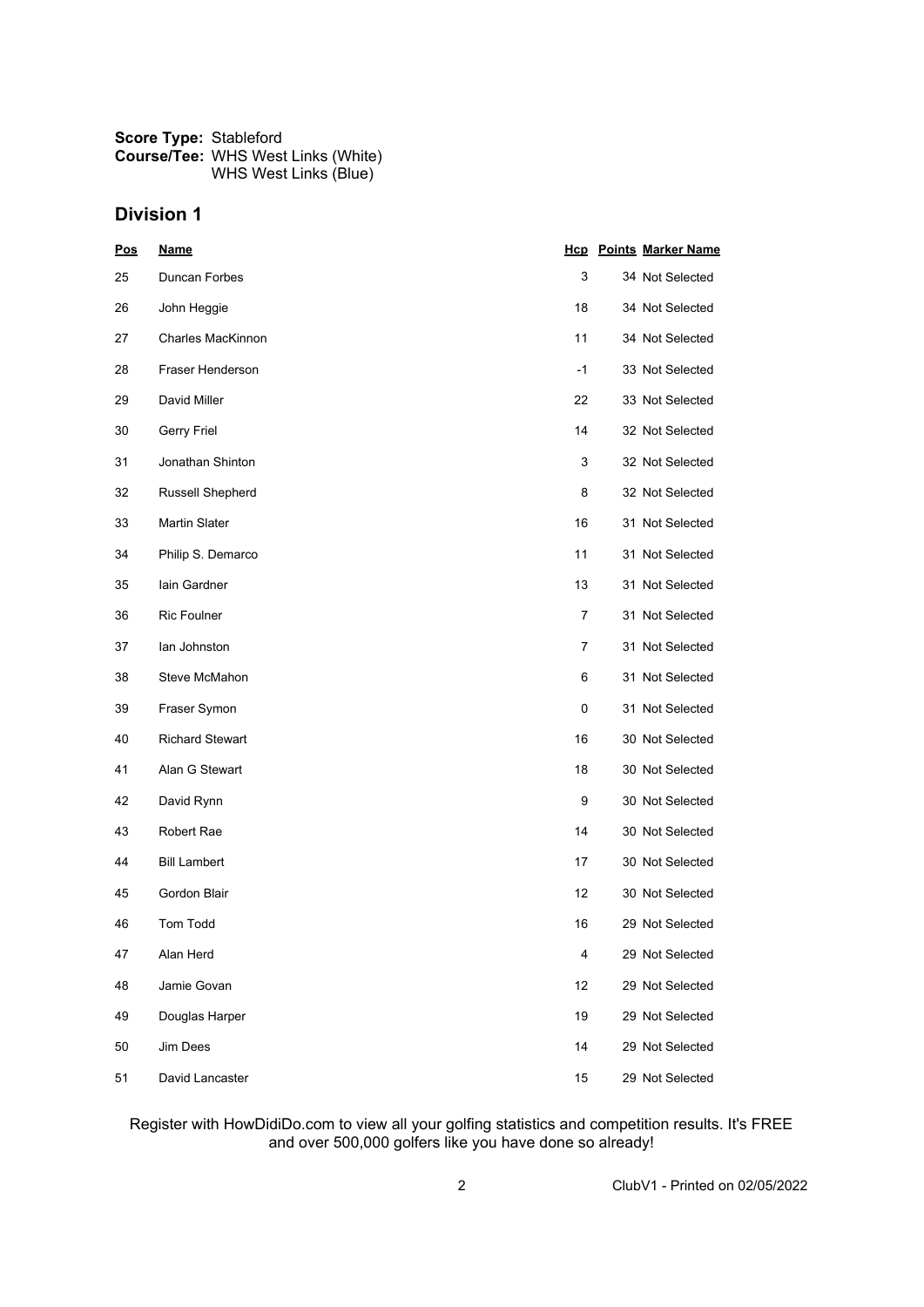| <b>Score Type: Stableford</b> |                                           |  |  |
|-------------------------------|-------------------------------------------|--|--|
|                               | <b>Course/Tee: WHS West Links (White)</b> |  |  |
|                               | WHS West Links (Blue)                     |  |  |

| <u>Pos</u> | <u>Name</u>           |    | <b>Hcp</b> Points Marker Name |
|------------|-----------------------|----|-------------------------------|
| 52         | <b>Thomas Edmond</b>  | 24 | 29 Not Selected               |
| 53         | Robert Walker Jnr     | 5  | 28 Not Selected               |
| 54         | lain Corstorphine     | 6  | 28 Not Selected               |
| 55         | Angus Reid            | 16 | 28 Not Selected               |
| 56         | lan R Macaskill       | 11 | 28 Not Selected               |
| 57         | Alec Henderson        | 22 | 28 Not Selected               |
| 58         | Jack Simpson          | 23 | 27 Not Selected               |
| 59         | Brian J Wharry        | 20 | 27 Not Selected               |
| 60         | <b>Walter Thomson</b> | 20 | 26 Not Selected               |
| 61         | Stephen Ward          | 15 | 26 Not Selected               |
| 62         | James Lang            | 8  | 26 Not Selected               |
| 63         | Tom Gill              | 18 | 26 Not Selected               |
| 64         | Brian R Ferguson      | 10 | 25 Not Selected               |
| 65         | <b>Adam Phillips</b>  | 15 | 24 Not Selected               |
| 66         | Graeme Fairgrieve     | 13 | 24 Not Selected               |
| 67         | David Morris          | 27 | 24 Not Selected               |
| 68         | Gordon Baillie        | 25 | 23 Not Selected               |
| 69         | <b>Richard Evans</b>  | 19 | 23 Not Selected               |
| 70         | Paul Donachie         | 8  | 22 Not Selected               |
| 71         | Russell B Aikman      | 10 | 22 Not Selected               |
| 72         | <b>Bobby Walker</b>   | 25 | 20 Not Selected               |
| 73         | <b>Richard Warren</b> | 15 | 15 Not Selected               |
| 74         | <b>Fraser Proctor</b> | 17 | 15 Not Selected               |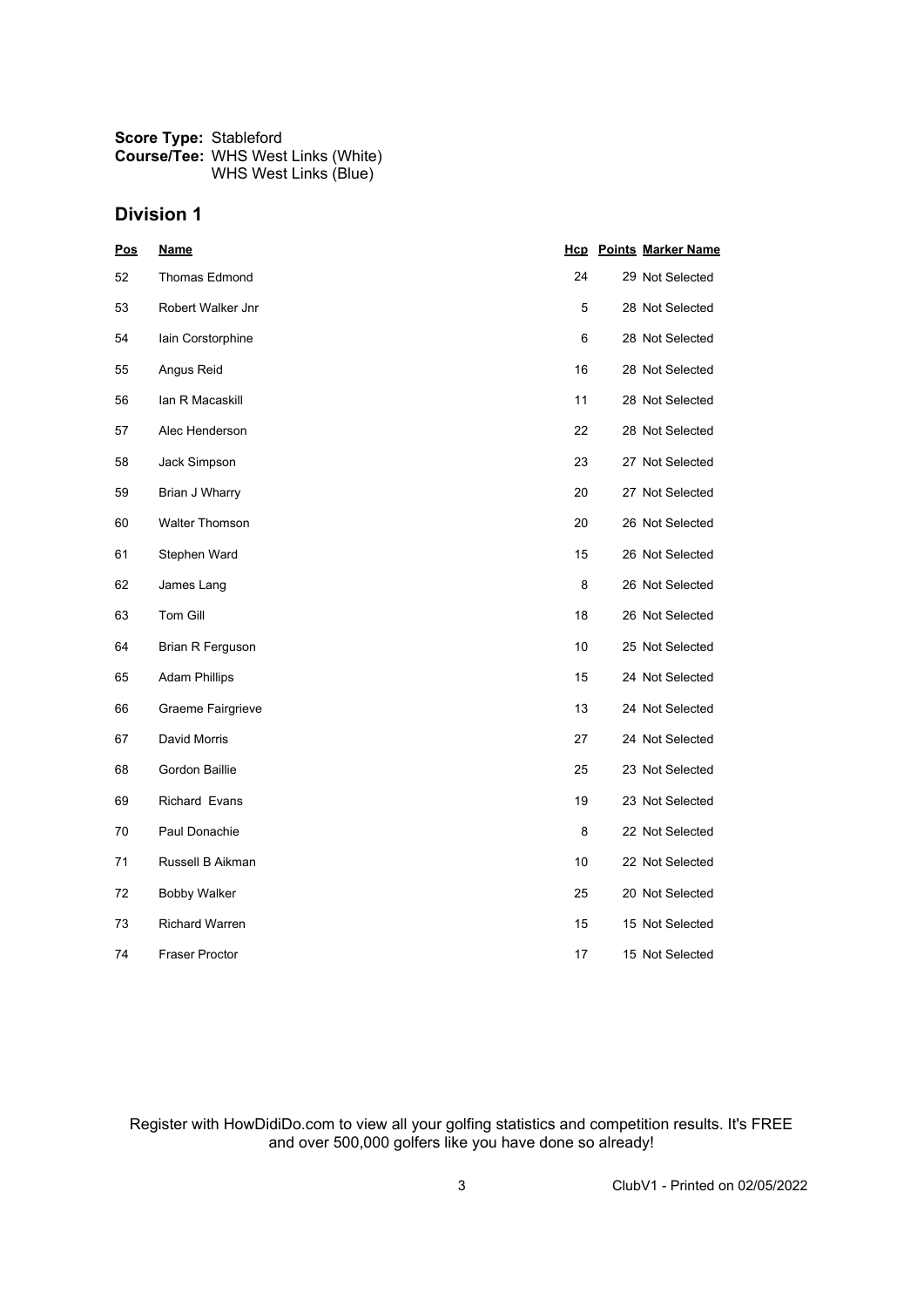**Score Type:** Stableford **Course/Tee:** WHS West Links (White) WHS West Links (Blue)

#### **Division 1**

**Pos Name Hcp Points Marker Name**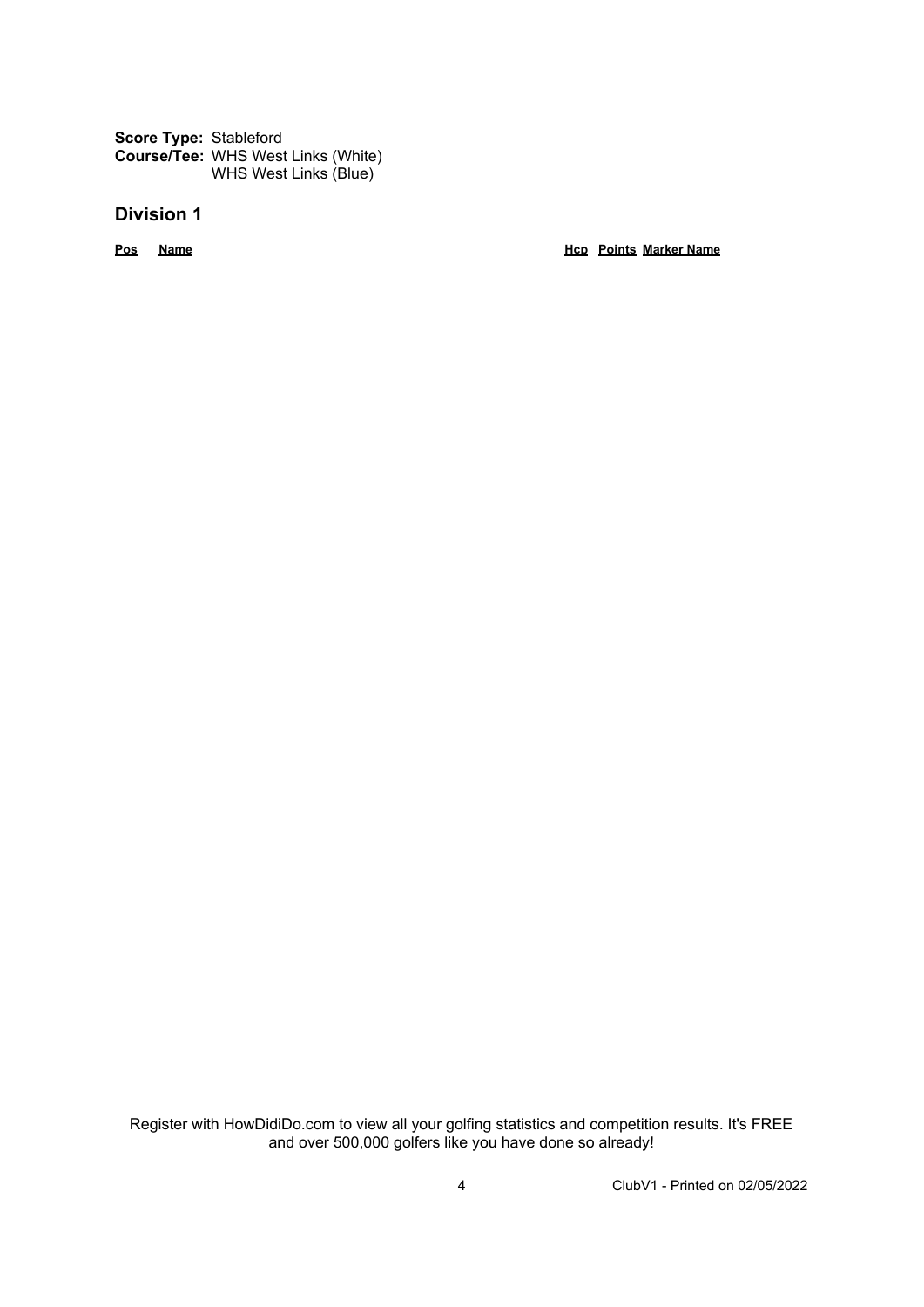## **TANTALLON GOLF CLUB**

Competition Result Proctor Trophy (30/04/2022)

**Score Type:** Stableford **Course/Tee:** WHS West Links (White) WHS West Links (Blue)

## **Division 1**

| <u>Pos</u> | <u>Name</u>             |                | <b>Hcp</b> Points Marker Name |
|------------|-------------------------|----------------|-------------------------------|
| 1          | Nicholas Peoples        | $\overline{2}$ | 38 Not Selected               |
| 2          | Joe Lockie              | 0              | 37 Not Selected               |
| 3          | Gareth Pugh             | 0              | 36 Not Selected               |
| 4          | Liam Brown              | 2              | 35 Not Selected               |
| 5          | Allan MacCaskill        | 4              | 34 Not Selected               |
| 6          | Fraser Henderson        | $-1$           | 34 Not Selected               |
| 7          | Roddy Stevenson         | 6              | 33 Not Selected               |
| 8          | Duncan Forbes           | 3              | 31 Not Selected               |
| 9          | Fraser Symon            | 0              | 31 Not Selected               |
| 10         | Alan Young              | 4              | 30 Not Selected               |
| 11         | Adam J Heslop           | 4              | 30 Not Selected               |
| 12         | Stephen Harley          | 5              | 30 Not Selected               |
| 13         | John K Stevenson        | 10             | 29 Not Selected               |
| 14         | Jonathan Shinton        | 3              | 29 Not Selected               |
| 15         | Neil Brown              | 6              | 29 Not Selected               |
| 16         | John Goodlad            | 8              | 27 Not Selected               |
| 17         | Michael Canning         | 9              | 27 Not Selected               |
| 18         | James Warren            | 15             | 26 Not Selected               |
| 19         | Gordon Scholes          | 9              | 26 Not Selected               |
| 20         | Steve McMahon           | 6              | 26 Not Selected               |
| 21         | Alan Herd               | 4              | 25 Not Selected               |
| 22         | <b>Russell Shepherd</b> | 8              | 25 Not Selected               |
| 23         | Mike Wallace            | 15             | 24 Not Selected               |
| 24         | lain Corstorphine       | 6              | 24 Not Selected               |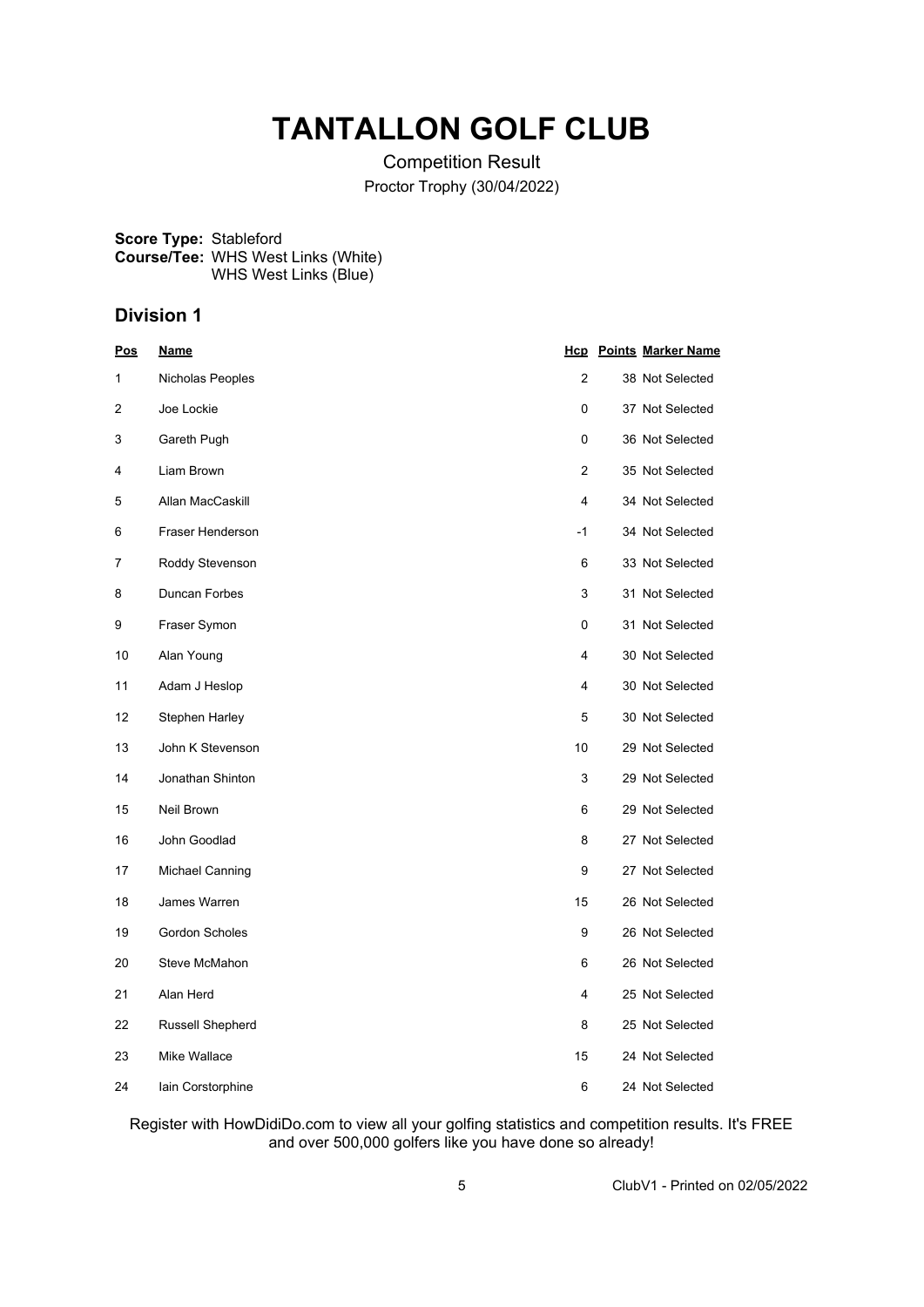| <b>Score Type: Stableford</b> |                                           |  |  |
|-------------------------------|-------------------------------------------|--|--|
|                               | <b>Course/Tee: WHS West Links (White)</b> |  |  |
|                               | WHS West Links (Blue)                     |  |  |

| <b>Pos</b> | <b>Name</b>              |    | <b>Hcp</b> Points Marker Name |
|------------|--------------------------|----|-------------------------------|
| 25         | <b>Richard Coverdale</b> | 11 | 24 Not Selected               |
| 26         | <b>Ric Foulner</b>       | 7  | 24 Not Selected               |
| 27         | lan Johnston             | 7  | 24 Not Selected               |
| 28         | <b>Charles MacKinnon</b> | 11 | 24 Not Selected               |
| 29         | <b>Newell McGuiness</b>  | 13 | 23 Not Selected               |
| 30         | Robert Walker Jnr        | 5  | 23 Not Selected               |
| 31         | David Rynn               | 9  | 22 Not Selected               |
| 32         | Alastair Bath            | 20 | 21 Not Selected               |
| 33         | Philip S. Demarco        | 11 | 21 Not Selected               |
| 34         | Colin Adamson            | 16 | 20 Not Selected               |
| 35         | lain Gardner             | 13 | 20 Not Selected               |
| 36         | Gordon Blair             | 12 | 20 Not Selected               |
| 37         | Derek Thorburn           | 21 | 19 Not Selected               |
| 38         | <b>Gerry Friel</b>       | 14 | 19 Not Selected               |
| 39         | David Helik              | 19 | 19 Not Selected               |
| 40         | John Heggie              | 18 | 19 Not Selected               |
| 41         | Robert Rae               | 14 | 18 Not Selected               |
| 42         | Brian R Ferguson         | 10 | 18 Not Selected               |
| 43         | James Lang               | 8  | 18 Not Selected               |
| 44         | John Wellwood            | 23 | 17 Not Selected               |
| 45         | Jamie Govan              | 12 | 17 Not Selected               |
| 46         | lan R Macaskill          | 11 | 17 Not Selected               |
| 47         | Martin Slater            | 16 | 16 Not Selected               |
| 48         | Jim Dees                 | 14 | 16 Not Selected               |
| 49         | David Lancaster          | 15 | 16 Not Selected               |
| 50         | Paul Donachie            | 8  | 16 Not Selected               |
| 51         | Tom Todd                 | 16 | 15 Not Selected               |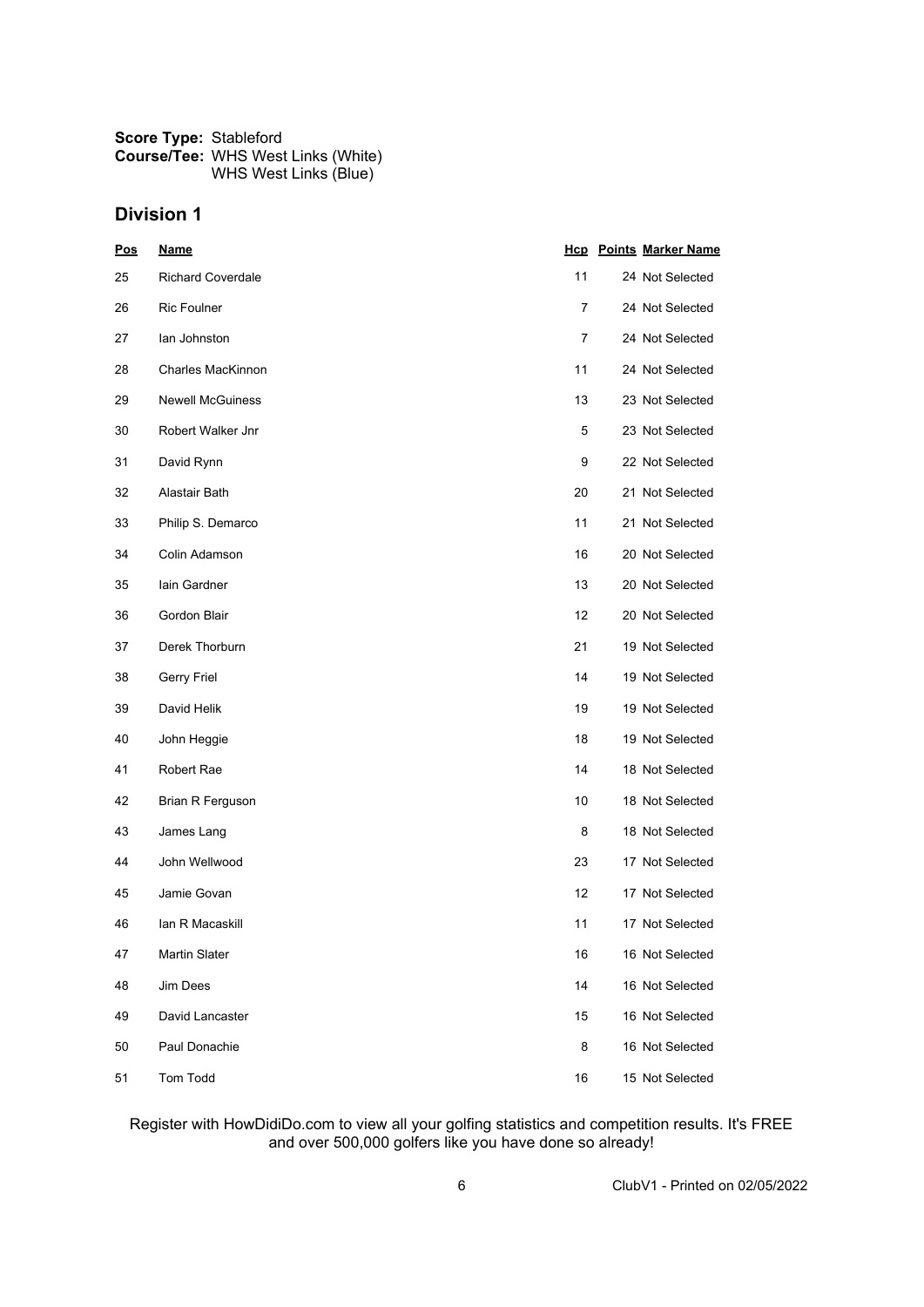| <b>Score Type: Stableford</b> |                                           |
|-------------------------------|-------------------------------------------|
|                               | <b>Course/Tee: WHS West Links (White)</b> |
|                               | WHS West Links (Blue)                     |

| Pos | <u>Name</u>            |    | <b>Hcp</b> Points Marker Name |
|-----|------------------------|----|-------------------------------|
| 52  | Alan G Stewart         | 18 | 15 Not Selected               |
| 53  | <b>Bill Lambert</b>    | 17 | 15 Not Selected               |
| 54  | Angus Reid             | 16 | 15 Not Selected               |
| 55  | Russell B Aikman       | 10 | 15 Not Selected               |
| 56  | <b>Richard Stewart</b> | 16 | 14 Not Selected               |
| 57  | Stephen Ward           | 15 | 14 Not Selected               |
| 58  | Graeme Fairgrieve      | 13 | 14 Not Selected               |
| 59  | Tom Gill               | 18 | 14 Not Selected               |
| 60  | Malcolm Gibson         | 27 | 13 Not Selected               |
| 61  | Jack Simpson           | 23 | 13 Not Selected               |
| 62  | Douglas Harper         | 19 | 13 Not Selected               |
| 63  | David Miller           | 22 | 13 Not Selected               |
| 64  | <b>Adam Phillips</b>   | 15 | 13 Not Selected               |
| 65  | <b>Thomas Edmond</b>   | 24 | 13 Not Selected               |
| 66  | <b>Walter Thomson</b>  | 20 | 12 Not Selected               |
| 67  | Brian J Wharry         | 20 | 11 Not Selected               |
| 68  | Alec Henderson         | 22 | 9 Not Selected                |
| 69  | Gordon Baillie         | 25 | 9 Not Selected                |
| 70  | Richard Evans          | 19 | 9 Not Selected                |
| 71  | David Morris           | 27 | 8 Not Selected                |
| 72  | <b>Richard Warren</b>  | 15 | 7 Not Selected                |
| 73  | <b>Fraser Proctor</b>  | 17 | 6 Not Selected                |
| 74  | <b>Bobby Walker</b>    | 25 | 5 Not Selected                |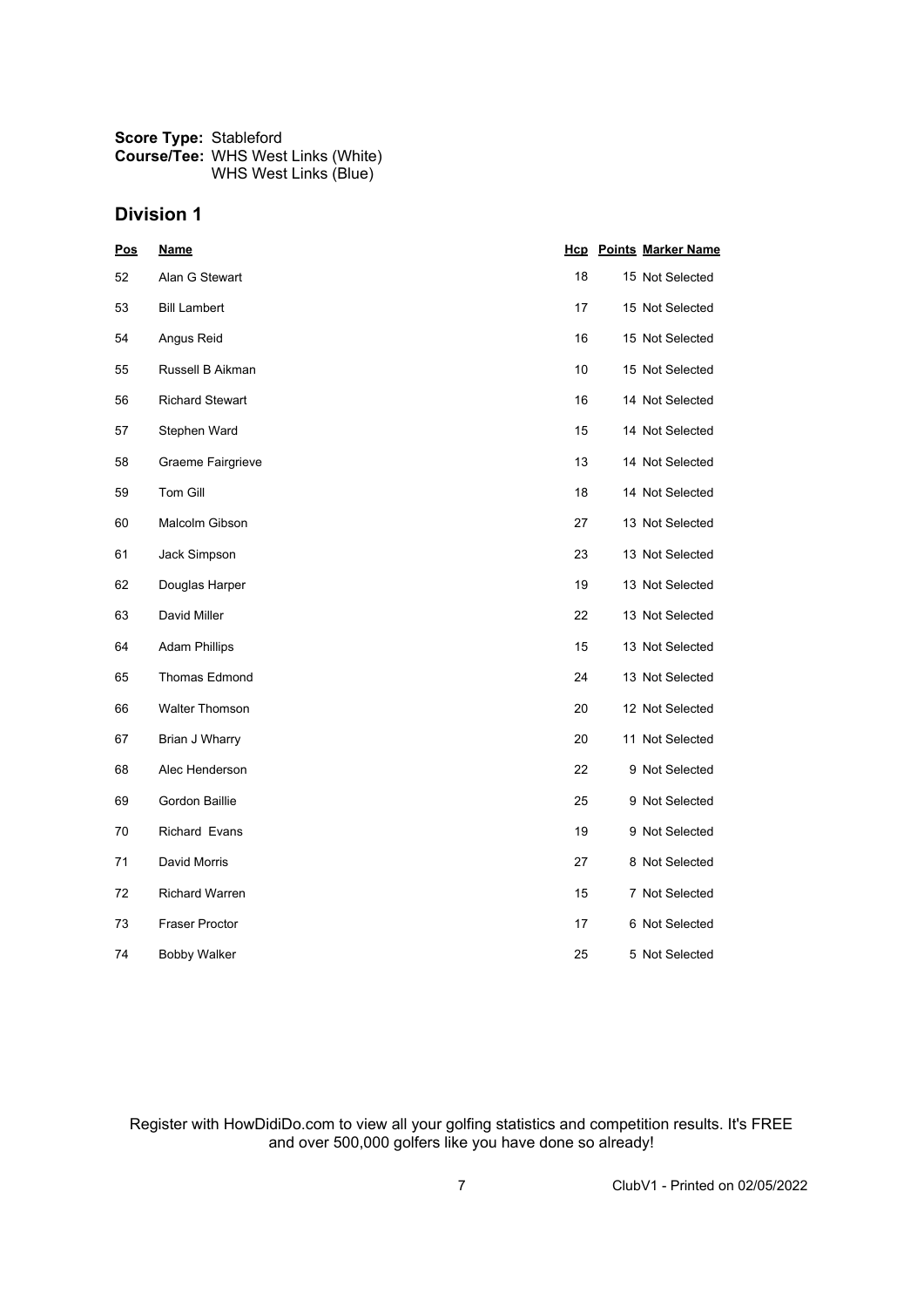**Score Type:** Stableford **Course/Tee:** WHS West Links (White) WHS West Links (Blue)

#### **Division 1**

**Pos Name Hcp Points Marker Name**